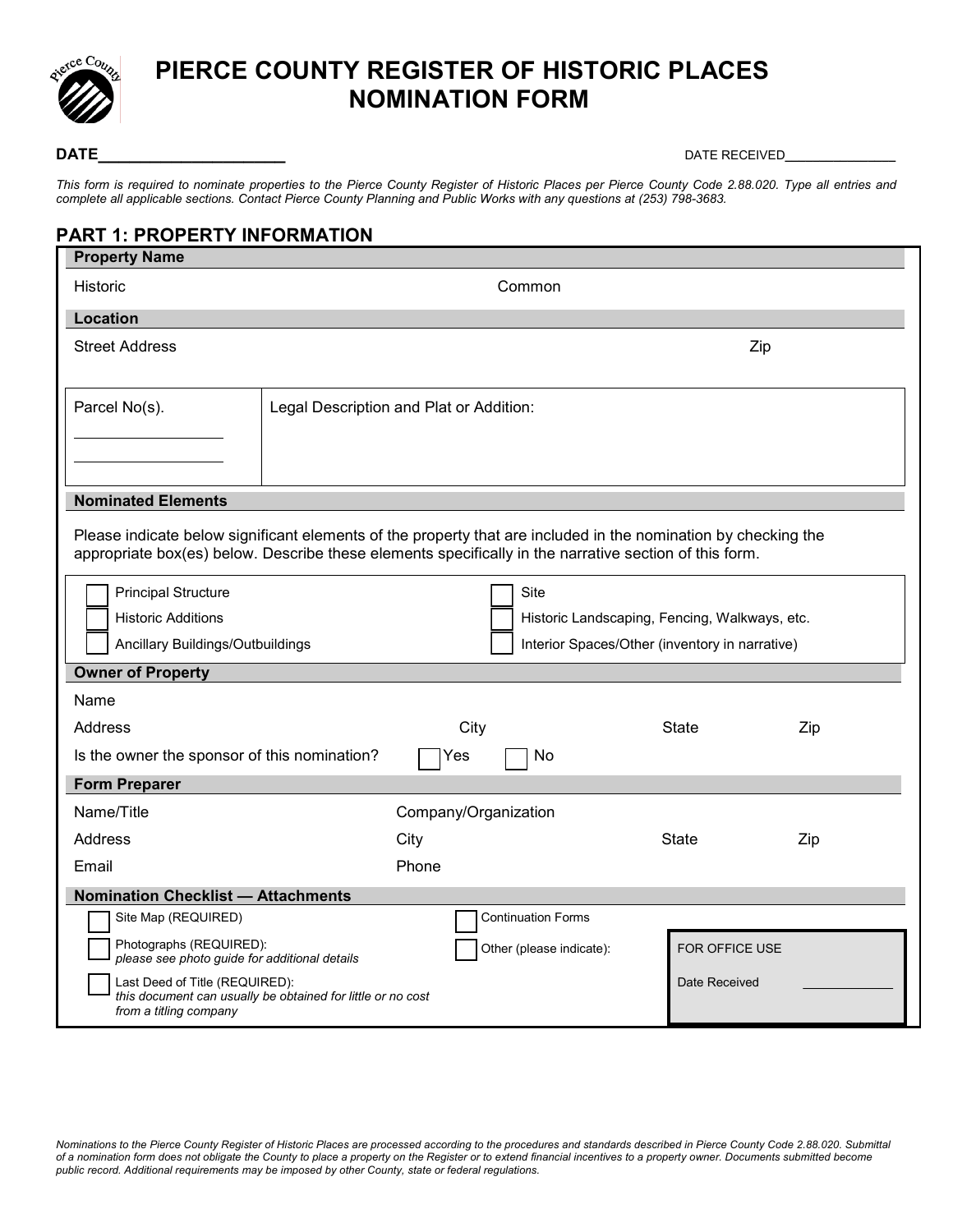#### **PIERCE COUNTY REGISTER OF HISTORIC PLACES**

Nomination to the Pierce County Register of Historic Places Page \_\_ of \_\_

### **PART 2: PHYSICAL DESCRIPTION, FUNCTIONS, USES and MATERIALS**

Summarize the changes to plan, original cladding, windows, interior, and other significant elements by selecting the choices below. If the property has been previously documented, these may be indicated on the Washington State Historic Property Inventory Form. These changes should be described specifically in the narrative section of this form.

|                                                                                    | Original Materials Intact? |      |                                                                           | Original Materials Intact? |            |
|------------------------------------------------------------------------------------|----------------------------|------|---------------------------------------------------------------------------|----------------------------|------------|
| Plan<br>(i.e.: no additions to footprint, relocation of walls or roof plan) $\Box$ | Yes                        | No   | Interior<br>$\frac{1}{2}$ (woodwork, finishes, flooring, fixtures) $\Box$ | Yes                        | No         |
| Original cladding                                                                  | lYes                       | l No | Other elements                                                            | <b>IYes</b>                | <b>INo</b> |
| Windows (no replacement windows or replacement sashes)                             | 'Yes                       | l No |                                                                           |                            |            |
|                                                                                    |                            |      |                                                                           |                            |            |

#### **Physical Description Narrative**

Describe in detail the present and then the original (if known) physical appearance, current appearance and architectural characteristics (use continuation sheets if necessary).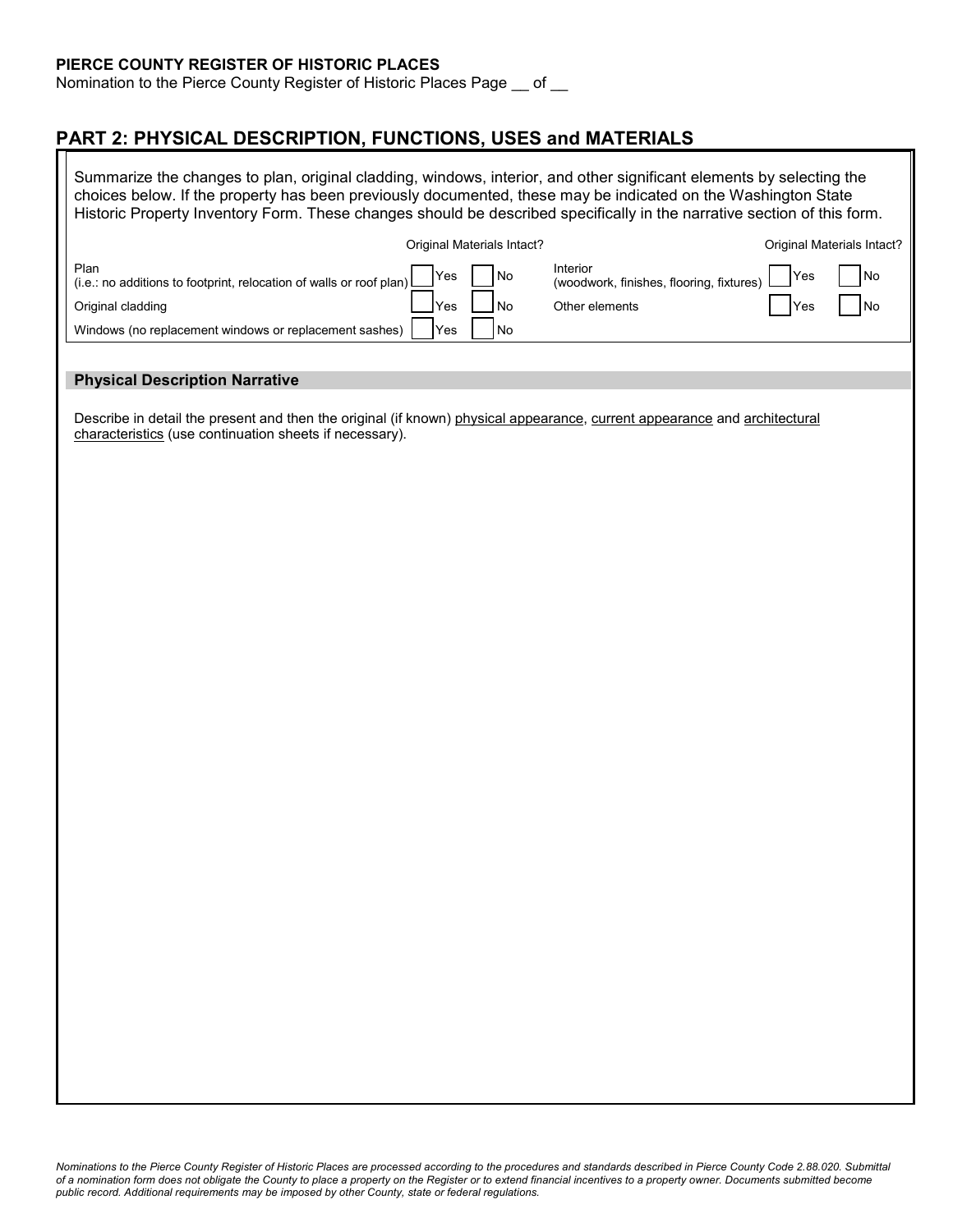Nomination to the Pierce County Register of Historic Places Page \_\_ of \_\_

## **PART 3: HISTORICAL OR CULTURAL SIGNIFICANCE**

| Pierce County Code recognizes four criteria of eligibility for inclusion on the Register of Historic Places. Please select any that apply<br>to this property, for which there is <b>documentary evidence</b> included in this nomination form.<br>Is associated with events that have made a significant contribution to the broad patterns of our history; or<br>Α<br>В<br>Is associated with the lives of persons significant in our past; or<br>C<br>Embodies the distinctive characteristics of a type, period, or method of construction, or represents the work of a<br>master, or possesses high artistic values, or represents a significant and distinguishable entity whose components may<br>lack individual distinction; or |
|------------------------------------------------------------------------------------------------------------------------------------------------------------------------------------------------------------------------------------------------------------------------------------------------------------------------------------------------------------------------------------------------------------------------------------------------------------------------------------------------------------------------------------------------------------------------------------------------------------------------------------------------------------------------------------------------------------------------------------------|
|                                                                                                                                                                                                                                                                                                                                                                                                                                                                                                                                                                                                                                                                                                                                          |
|                                                                                                                                                                                                                                                                                                                                                                                                                                                                                                                                                                                                                                                                                                                                          |
|                                                                                                                                                                                                                                                                                                                                                                                                                                                                                                                                                                                                                                                                                                                                          |
|                                                                                                                                                                                                                                                                                                                                                                                                                                                                                                                                                                                                                                                                                                                                          |
| D<br>Has yielded or may be likely to yield, information important in prehistory or history. i.e. archeological sites                                                                                                                                                                                                                                                                                                                                                                                                                                                                                                                                                                                                                     |
| Historical Data (if known)                                                                                                                                                                                                                                                                                                                                                                                                                                                                                                                                                                                                                                                                                                               |
| Other Date(s) of Significance<br>Date(s) of Construction                                                                                                                                                                                                                                                                                                                                                                                                                                                                                                                                                                                                                                                                                 |
| <b>Builder</b><br>Architect (s)<br>Engineer                                                                                                                                                                                                                                                                                                                                                                                                                                                                                                                                                                                                                                                                                              |
| <b>Statement of Significance</b>                                                                                                                                                                                                                                                                                                                                                                                                                                                                                                                                                                                                                                                                                                         |
|                                                                                                                                                                                                                                                                                                                                                                                                                                                                                                                                                                                                                                                                                                                                          |
|                                                                                                                                                                                                                                                                                                                                                                                                                                                                                                                                                                                                                                                                                                                                          |
|                                                                                                                                                                                                                                                                                                                                                                                                                                                                                                                                                                                                                                                                                                                                          |